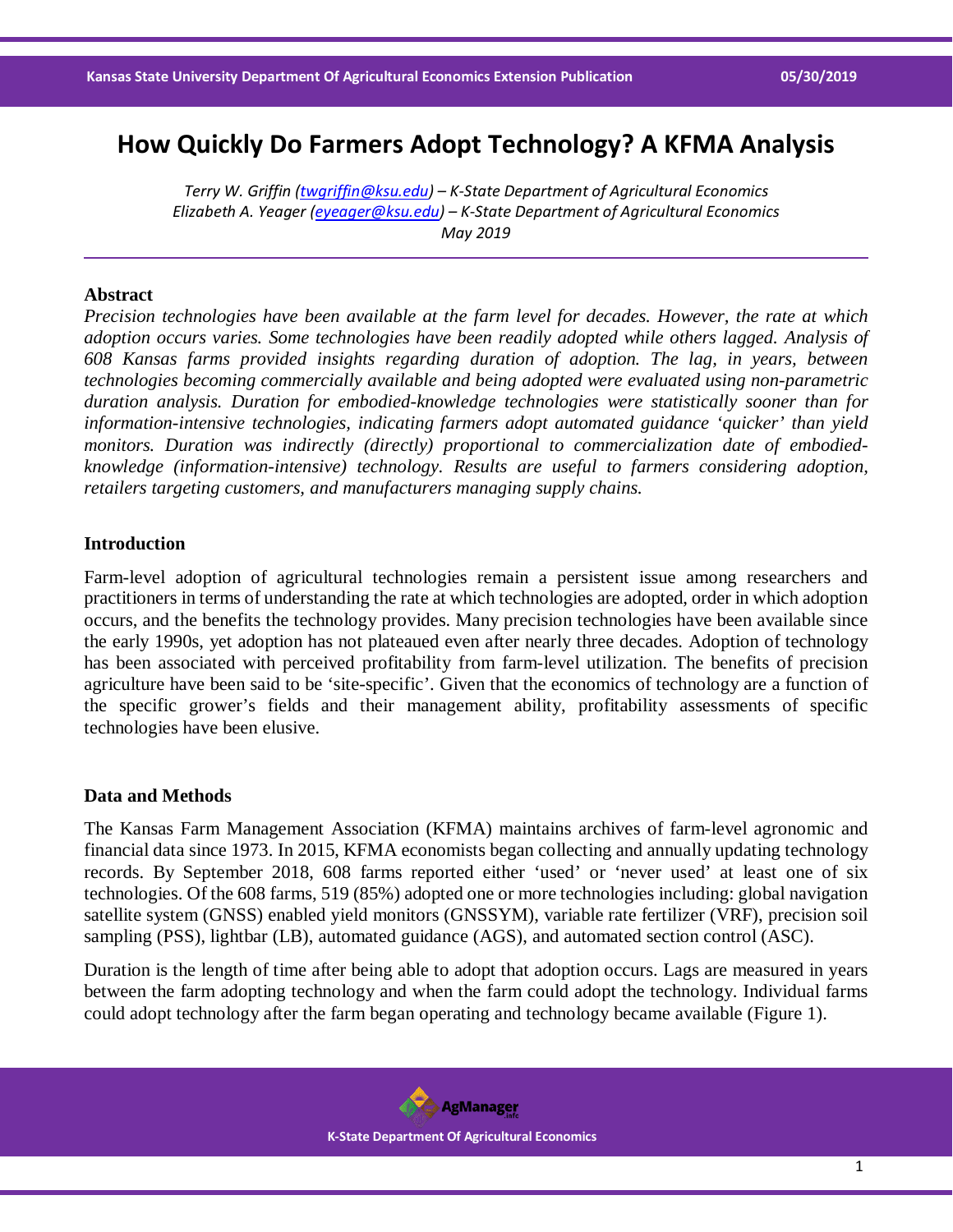



Figure 1. Date technology became commercially available

The year farm operations began was obtained from the KFMA Operator Database. In 2016, the KFMA Operator Database contained 1,776 unique farms replete with birthyear and year began farming. Joining the 1,776 observations on demographics and 608 farms reporting technology usage yielded 526 farms common to both datasets. Duration was measured for each technology, *j*, on 526 farms, *k*.

Duration was graphed as violin plots (Figure 2). Violin plots are a type of box plot that represent the relative size of the metric with areas scaled proportionally to number of observations. The x-axis scale is relative to when technologies were able to be adopted, with 0 as the base. The width of the violin plot represents proportion of farmers adopting specific technology during given duration. The purple dot represents median duration that KFMA farmers adopted the specific technology. The left side of the violin plot indicates when farmers reported first adopting the technology and the right side represents the most recent adoption observations.

Relatively newer technologies such as automated section control that have only been on the market for a few years, have shorter violins (as measured from left to right). Other technologies introduced to the marketplace earlier that remained on the farm longer have relatively longer violin shapes. Precision soil sampling and lightbar have longer violin shapes than other technologies.

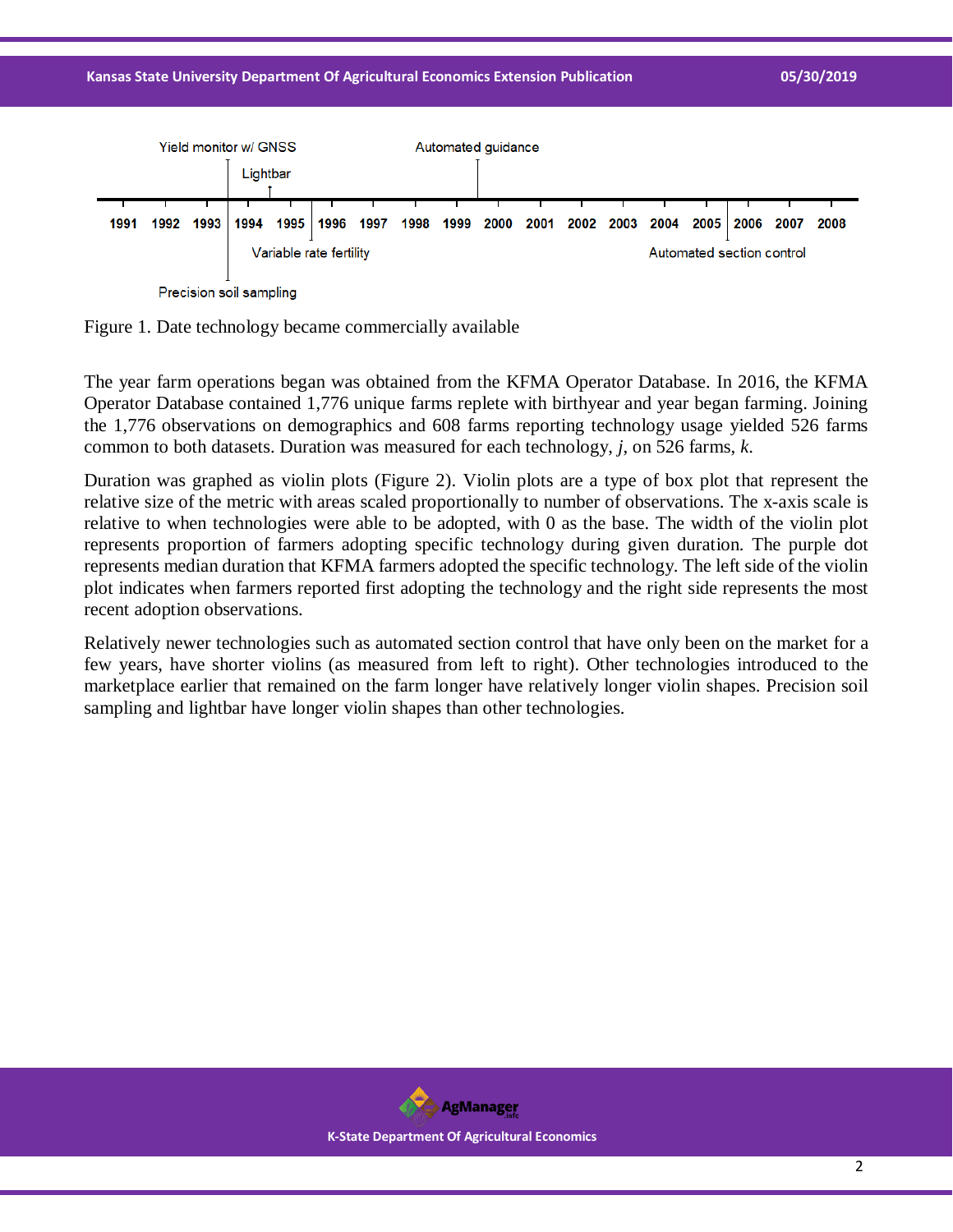**Kansas State University Department Of Agricultural Economics Extension Publication 05/30/2019**



Figure 2. Violin plot of technology adoption. Plot width indicates number farms adopting.

Duration analysis is concerned with time-to-event data; in this study, when farms adopt technology. The specific question addressed by this study is "given that a farm has not adopted some technology by time *t*, what is the chance adoption occurs after time *t*?".

# **Results**

Duration curves for two main categories of precision agriculture in addition to individual technologies were evaluated. When the duration curve was to the left of another curve, then adoption occurred sooner. Note that duration curves originate from survival probability equal to 1.0 on the y-axis. If the curves do not diverge, then adoption paths are generally not statistically different. Statistical significance was determined by chi-square statistic of log-rank tests using null hypothesis of no difference between curves.

All three embodied knowledge "automated" technologies (AGS, LB, ASC) were compared as a collective group (auto) to all three information-intensive technologies (GNSSYM, PSS, VRF) (data). Duration curves were statistically significantly different with embodied-knowledge technologies adopted sooner after commercialization than their information-intensive counterparts (Figure 3). Roughly one-third of

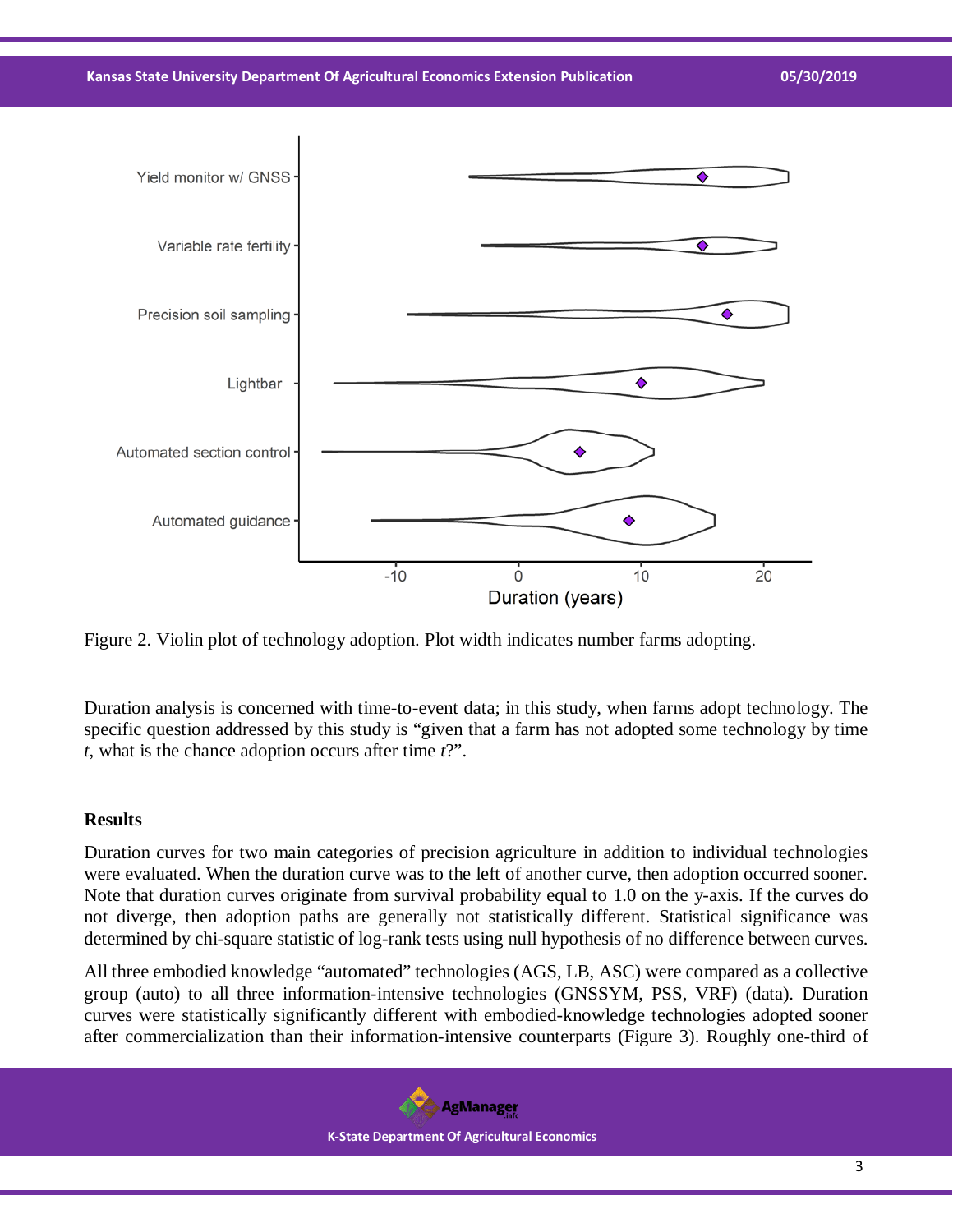#### **Kansas State University Department Of Agricultural Economics Extension Publication 05/30/2019**

KFMA farms remain likely to adopt embodied-knowledge technology (per the end of the curve near plateau). Almost half of KFMA farm subjects remain as potentially adopting information intensive technology.



Figure 3. Duration of embodied-knowledge (auto) and information-intensive (data) technology adoption

In addition to comparing groups of technology, duration curves were estimated for individual technologies within each category. The duration curves for the three embodied-knowledge technologies were compared against each other. Results indicated that automated guidance and automated section control curves were not statistically different (p-value  $= 0.88$ ) (Table 1) although automated section control (ASC) curve being to the left of automated guidance (AGS) and lightbar (LB) (Figure 4). Automated guidance was adopted in a relatively shorter amount of time than lightbar guidance. Automated section control is a relatively newer technology, i.e. with a more recent commercialization date; and has approximately half of farmers remaining as nonadopters. Lightbar has been commercially available longer than AGS or ASC; and has 40% of farms not adopting the technology. Automated guidance has the least number of subjects at risk for adoption at nearly one-third. Duration of adoption was indirectly proportional to the respective commercialization dates.

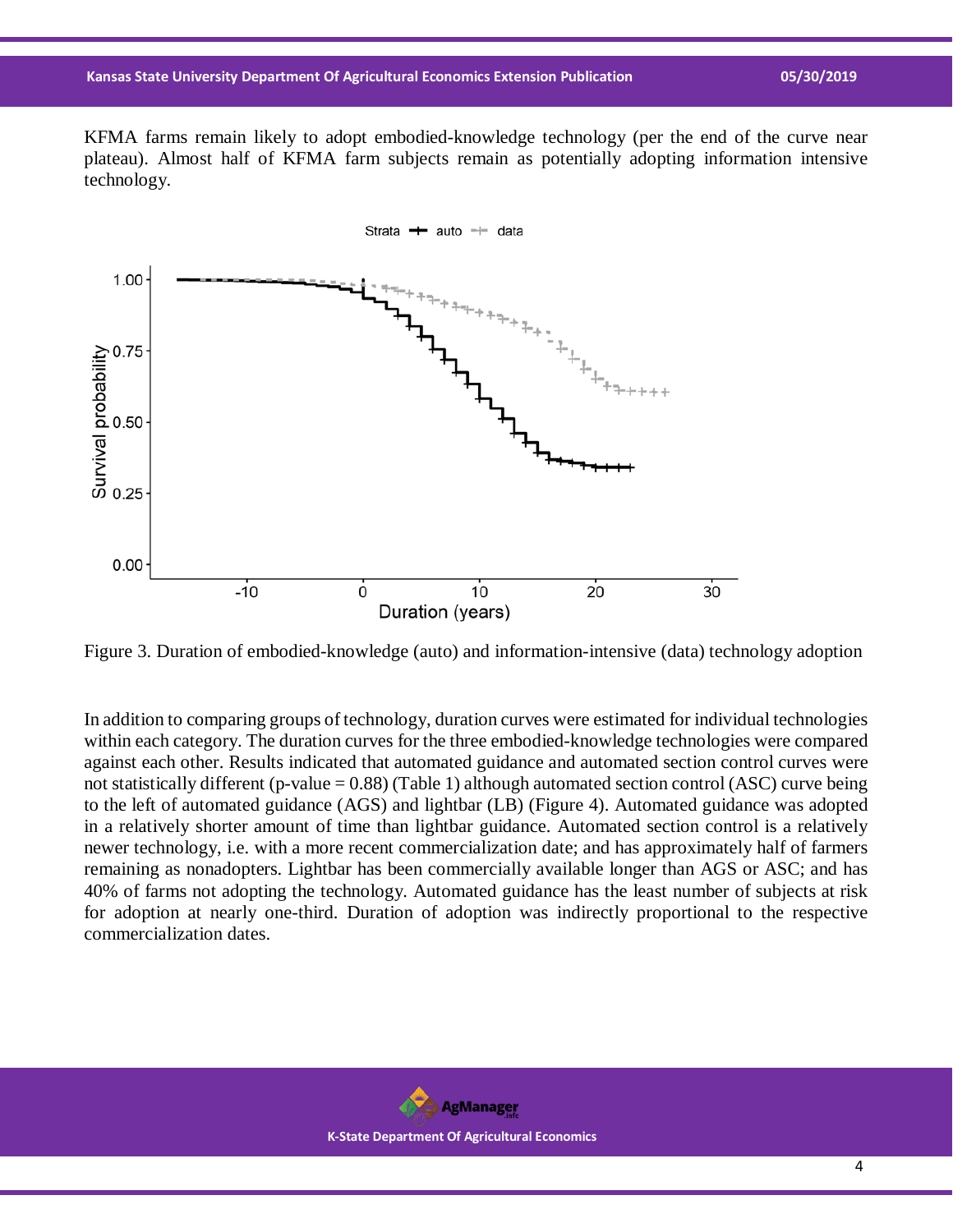**Kansas State University Department Of Agricultural Economics Extension Publication 05/30/2019**



Figure 4. Duration of embodied-knowledge technologies including automated guidance (AGS), automated section control (ASC) and lightbar (LB)

The duration curves for three information-intensive technologies were compared against each other. Although GNSS-enabled yield monitor (GNSSYM) duration curves appears to the left of precision soil sampling (PSS), the null was not rejected at any conventional statistical level. Results indicated that variable rate fertility (VRF) duration curves were to the right of other information intensive technologies and statistically different (Figure 5). Unlike embodied-knowledge technologies, duration of informationintensive technology adoption was directly proportional to commercialization dates. More than half of farms are considered potential adopters of any information-intensive technologies.

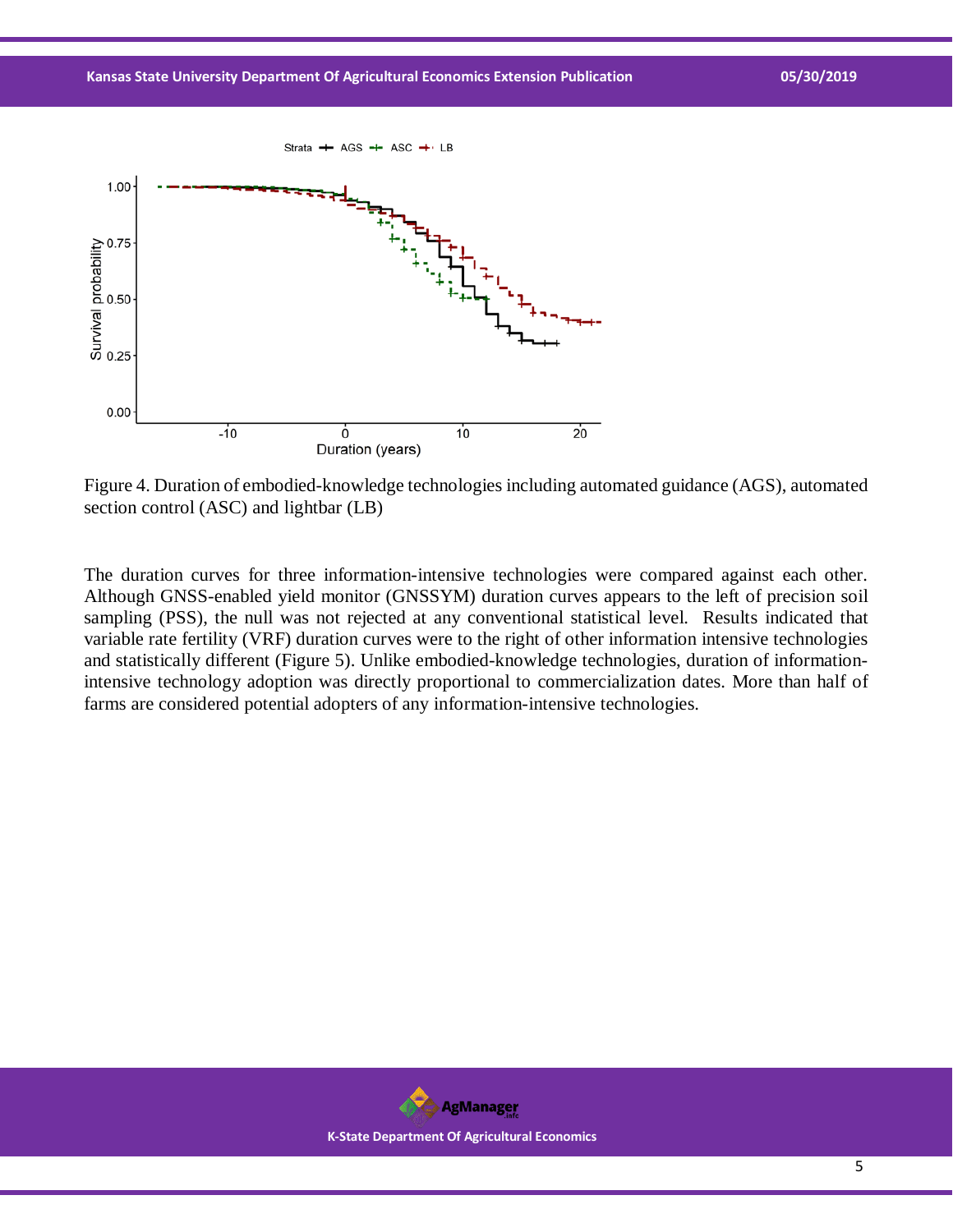

Figure 5. Duration of information-intensive technology including GNSS-enabled yield monitor (GNSSYM), precision soil sampling (PSS) and variable rate fertility (VRF)

# **Discussion**

Duration curves of embodied-knowledge and information-intensive technologies were expected to substantially differ with the former being adopted sooner than the latter. Results confirmed duration statistically differed across these two broad categories. It was expected that automated guidance and section control were adopted at much higher rates than yield monitors due to differences in human capital costs necessary to use data. These were consistent with nearly all precision agriculture adoption studies.

Duration curves of similar technologies grouped within either embodied-knowledge or information intensive were not expected to substantially differ. However, some differences in duration curves were detected within groups. As expected, no differences between duration of the two automated technologies, automated guidance and automated section control, were detected (null failed to be rejected at p-value = 0.88) although section control duration curve visually appears to the left of guidance. Both automated technologies were significantly to the left of manual lightbar guidance (null rejected at p-value < 0.0001). Results may partially be explained by commodity prices and farm policies being favorable to expansion or shifts towards utilization of automated section control. Retailer marketing may also have played a role. Another testable hypothesis may be the duration of adopting the first technology may be longer than the duration between adopting the first and second technology, i.e. farmers who already had lightbar were already conditioned to accept technology and adopt automated guidance in less time.

Similar within-group results were found for information intensive technologies as embodied knowledge technologies. Although GNSS-enabled yield monitor duration curves visually appeared to the left of precision soil sampling, no statistical differences were detected (null failed to be rejected at p-value = 0.79). Both yield monitors and precision soil sampling were adopted sooner than variable rate fertility

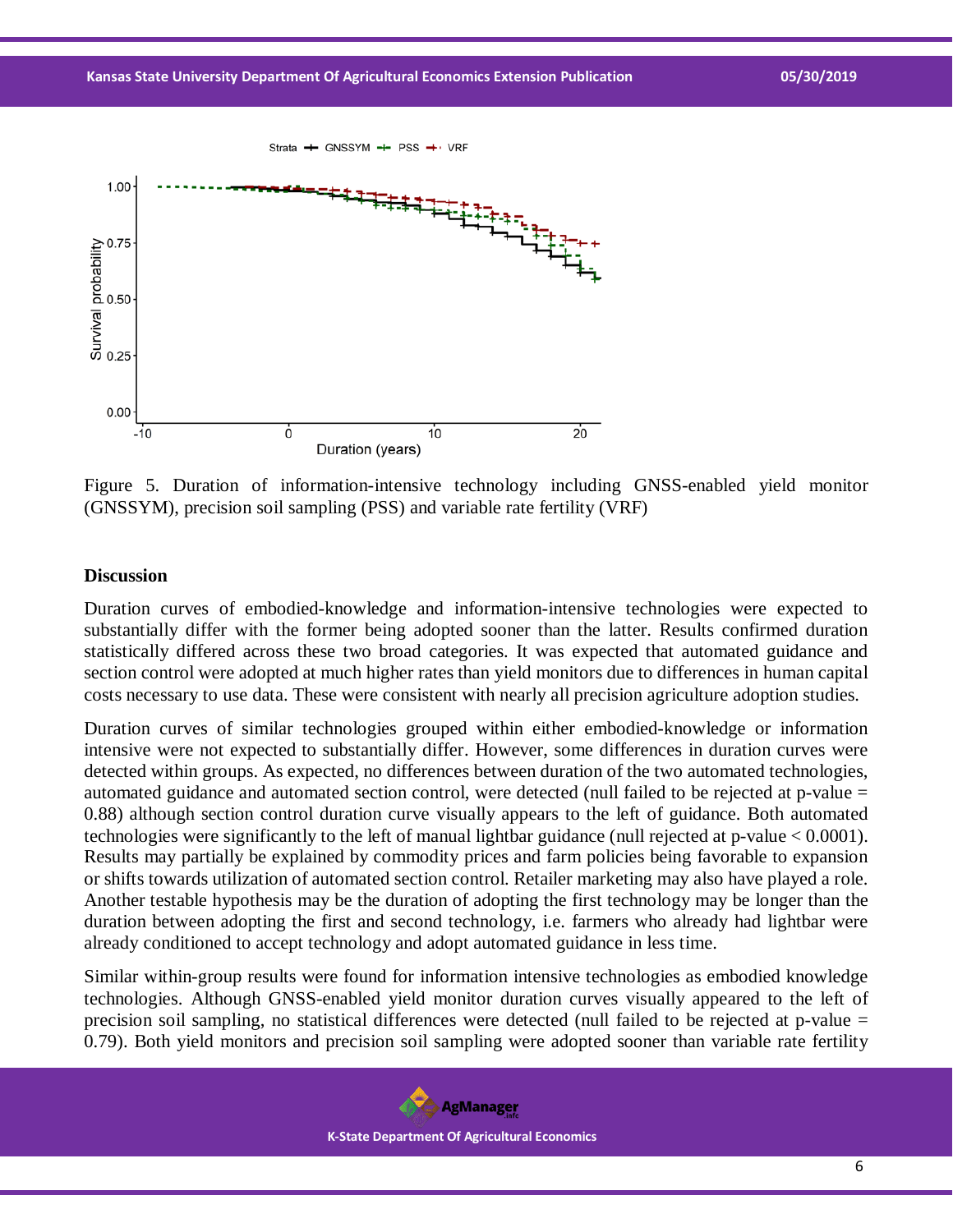(null rejected at p-value < 0.0001). This may be due to ease of use or the perceived benefit GNSS-enabled yield monitors provide. Yield monitor adoption may also have been due to acquiring combine harvesters already equipped with the technology.

These results may be used to evaluate whether lightbar will continue to be considered an embodiedknowledge technology since the technology provides operators with visual aid to manually steer the equipment without automating the process. Arguments could be made that even though substantial technology was embodied into the lightbar, it was analogous to information-intensive given that the user must make use of the information albeit the action was reactive rather than proactive.

The left to right ordering of duration curves were indirectly proportional to commercialization dates of embodied-knowledge and directly proportional to dates of information-intensive technology. This was somewhat surprising and warrants further investigation. Future work also includes estimating semiparametric models including explanatory variables. Model specification will include farm-specific financial performance and agronomic metrics plus exogenous variables such as commodity prices. These analyses should provide insights into farm characteristics useful in predicting when specific farms might adopt technology. Future duration analyses applied to these data include time from first to second technology adopted and the lag from adoption to dis-adoption. Uncertainty exists with respect to the exact dates that technologies became commercially available. Continued effort is being applied to finding historic documents that may push commercialization to earlier dates.

#### **Conclusions**

Automated technologies including guidance and section control were adopted sooner after becoming commercially available than more data intensive technologies such as yield monitors and precision soil sampling. It was somewhat unexpected that duration curves statistically differed among technologies within these two broad categories.

Results are useful for Extension personnel working directly with farmers. Uncertainty and misinformation exist regarding which geographical regions are ahead or behind the technology adoption curve. Even locally, many farmers believe that their cohort is more advanced with respect to technology utilization. These results are useful to share with farmers and their advisors regarding actual adoption trends especially the length of time before technologies are typically put into service.

As newer agricultural technologies are introduced, manufacturers are attempting to move toward automated or embodied-knowledge technologies than information intensive. This has been apparent with the traditional information intensive technologies such as yield data and especially analysis of that data to become more automated via streaming from equipment via telematics and automated processing via cloud computing. The next wave of digital technology is expected to have much shorter duration to adoption in part due to automation and in part due to farmers being acclimated to technology utilization.